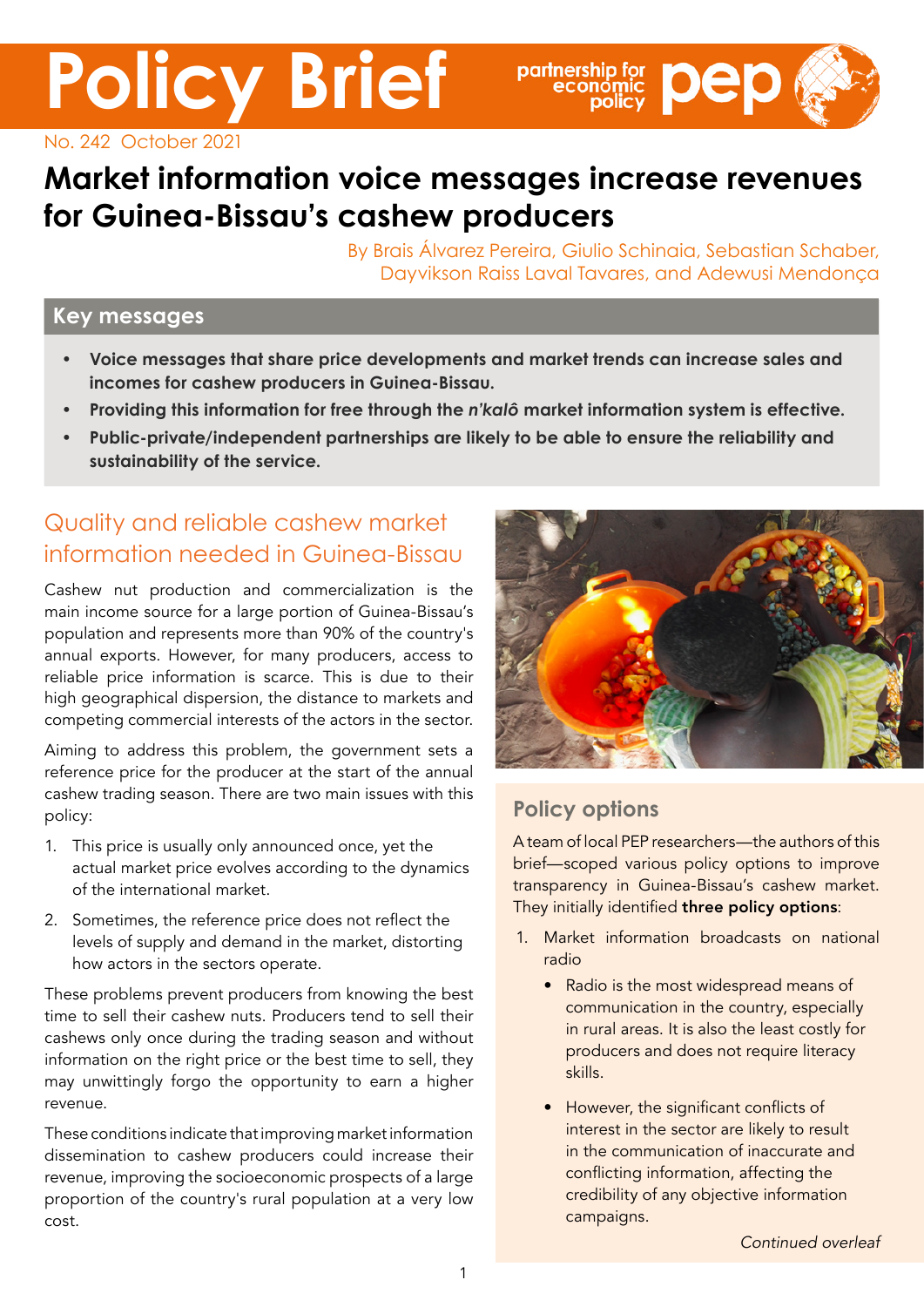#### *Policy options, continued from overleaf*

- 2. Expanding and training producer cooperatives
	- A promising prospect with great potential for improving transparency in the cashew sector.
	- However, organizing them requires a highly complex process, with a much higher cost than communicating information (via radio or mobile phone), based on the team's review of available cost data.
- 3. A mobile phone-based market information service
	- As it would be the unique source of information of this nature in the country, the problem of existing conflicts of interest is expected to be easier to manage than with national radio broadcasts.
	- However, low levels of literacy may reduce the impact of textbased communications.



# Kunsi preço di kucu di cadju liga 255 pa tené nobas

### N'kalo, líder internacional di informasons sobri prês de Kuku di caju.

### **The experiment**

To test the impact of the *n'kalô* market information system in Guinea-Bissau, the project team of local PEP researchers implemented a two-level Clustered Randomized Controlled Trial.

- The team randomly selected 1988 cashew farmers in 290 villages spread over seven of the country's eight regions and surveyed them across multiple rounds of interviews.
	- The team designed the randomization methodology to minimize information sharing between the 108 randomly chosen control villages and the 182 treated ones, while allowing for the estimation of potential spillover effects within each treated village.
- During the 2020 cashew trading season, within the treated villages, a randomly selected group of cashew producers received an introductory training about the service and free, weekly market information communications through voice-based and text messages.
	- Producers in the control villages did not have access to the training nor the service until the beginning of the 2021 cashew trading season.

To find out more about the research methods and findings, read the full research paper, soon to be published as part of the [PEP working paper series](https://www.pep-net.org/working-papers)*.* 2

The project team thus identified implementing a market information system, such as *n'kalô*, as a viable option to implement to increase transparency in a cost-efficient manner. *N'kalô* is a reliable market information system already working in other West-African countries. This service provides users with agricultural price ranges and marketing advice based on likely market trends. Adapting to the low levels of literacy among cashew producers in the country, the *n'kalô* service sends information via voice messages and through an interactive voice response system (IVR), unlike previous text-based services of this kind.

#### What are agricultural market information systems (MIS)?

An agricultural market information system collects, analyses, processes and communicates prices and other relevant information to producers, traders, processors, and other stakeholders of agricultural products.

The system collects data from various reliable sources, analyses it determining time trends and regional variations, and explores the causes of these variations. It then communicates this information to users in a format they can understand and use, for example, as an SMS or a short voice message on their mobile phone.